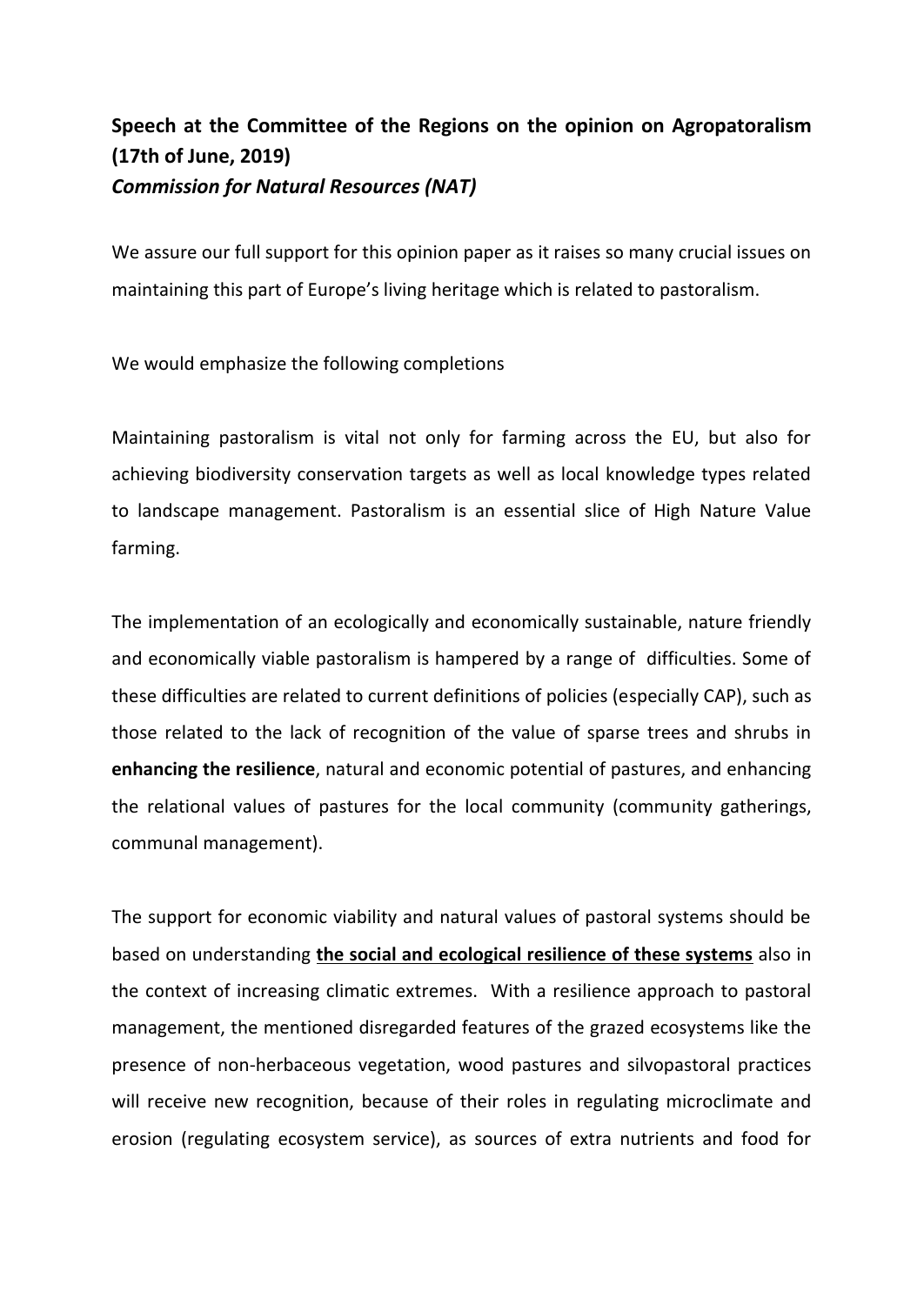livestock and people (option values, provisioning ecosystem services), aestheticcultural (cultural ecosystems services) and natural values (biodiversity).

Regarding the proposed term "permanent pasture" caution should be used so as not to exclude other forms of complex land uses related to pastoralism such as high nature value hay meadows, that can also include sparse trees and non herbaceaous vegetation.

We have to bear in mind that pastoralism includes and is organically connected to hay making and hay meadows in many mountainous areas as sources of winter fodder, that represent a special cultural and biodiversity value. Extensive hay meadows are often even more threatened than pastures by abandonment and land use change, therefore deserve special attention, also when it comes to setting up terminology.

We fully support taking up the concept of silvopastoralism, as traditional pastoralism is much more complex than current definitions of agricultural areas. Caution should be applied that increased support does not lead to unsustainable practices like overgrazing.

While guard dogs are very important for pastoralism, it is necessary to promote responsible shepherd dog management, because without such a component, guard dogs represent a threat for tourism and biodiversity/game management.

We fully support the recognition of ecosystem services provided by farmers and pastoralists in mountainous/rural areas also for the resilience and heritage reasons mentioned above.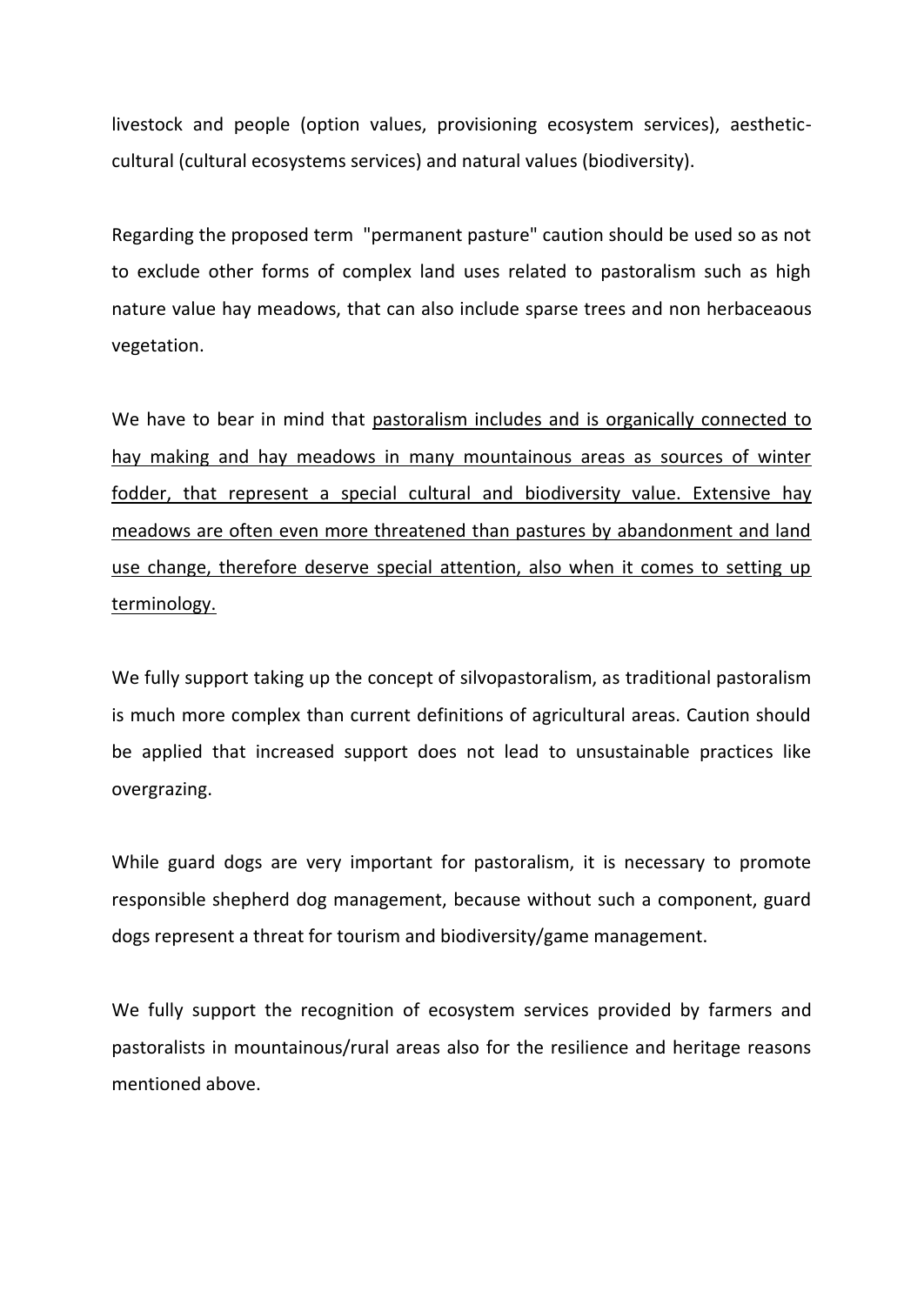Increasing investments in pastoral areas, especially regarding mechanised access. However, such investments should be carefully planned so as to avoid excessive spendings and negative effects on biodiversity and landscapes.

Pastoral land associations and collective land management also exist in Transylvania, playing major role in agriculture, forestry and landscapes. Such models should be analysed using complex approaches and carefully designed aid schemes should be applied for their promotion and continued functioning.

We agree that the development of brands connected to pastoralism should be fully supported ideally under the umbrella of wider brands.

We fully support the plea for the recognition of the difficulties caused by predators and of the need for protection of livestock. Member states should fully use the financial tools offered by the CAP to promote investments to prevent damages and support pastoralism, especially in areas with high large carnivore populations. Local and regional platforms on coexistence with large carnivores should be supported as they allow for bottom-up initiatives and better integration of policies.

We agree that cross-border cooperation could enhance solidarity and would deepen the perceptions of the biocultural heritage role and functional resilience role of pastoralism.

Decisions need to be based on the best available knowledge in the field of natural and social sciences and agronomy, moreover, academia should be encouraged to seek direct relations to the field and towards continuous transdisciplinary research.

Regarding the using of world heritage as a tool to enhance the economic and social sustainability of rural areas in Europe, we would encourage taking up the usage of